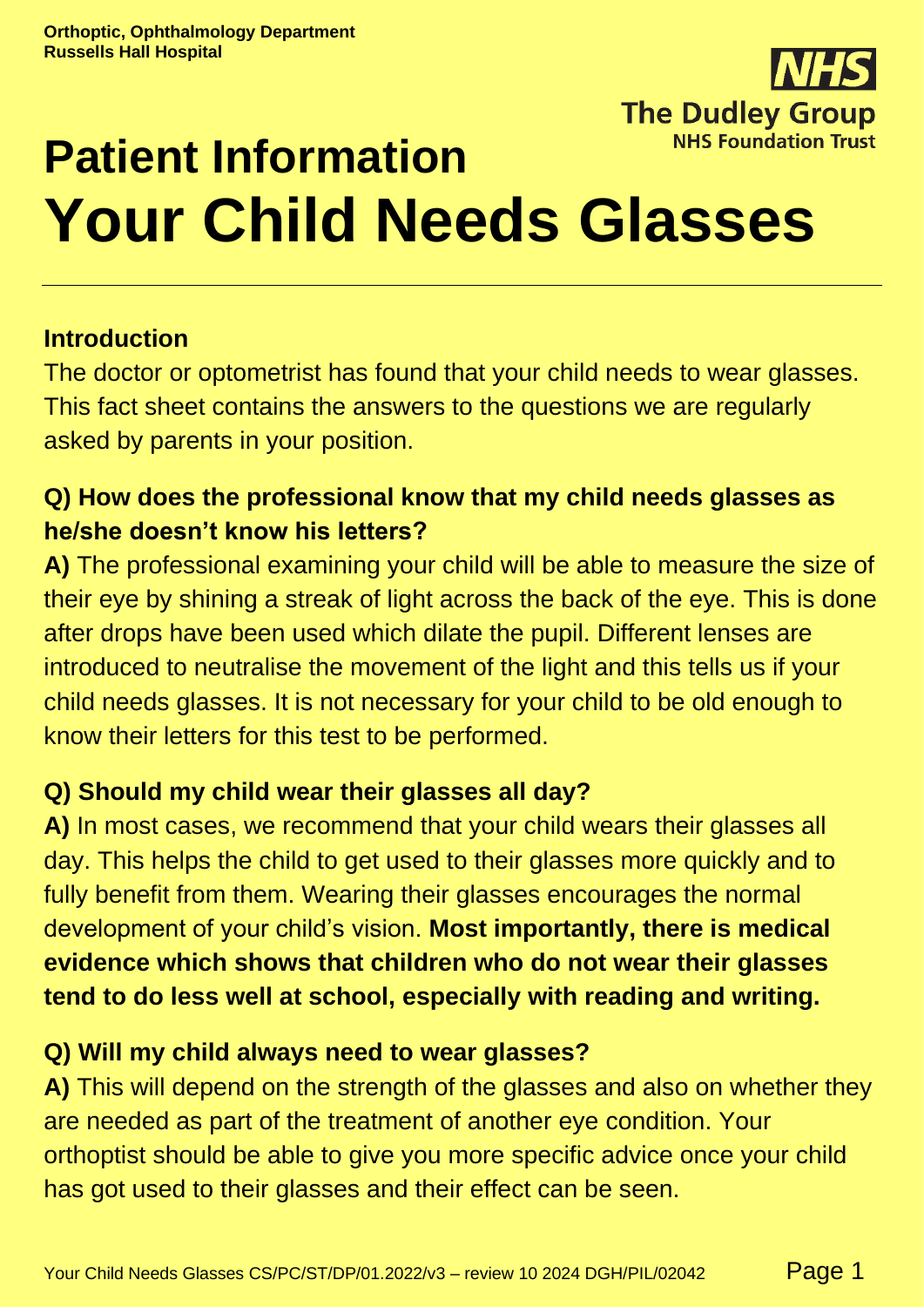## **Q) Why does my child sometimes say they can see better without the glasses?**

**A)** This is a common complaint when glasses are first used. Your child has to get used to their glasses and may have to learn to use their eyes differently. The muscles within their eyes will have been working hard to enable them to see. Your child will have to learn to relax these muscles and let the glasses take the strain instead, so they may seem to get no benefit at first. It is important at this stage that you persevere with the glasses. The lenses that have been prescribed should give your child the best possible chance of good vision, so please help us by encouraging your child.

# **Q) When will my child have another test for glasses?**

**A)** If your child settles well into their glasses and their vision improves satisfactorily, then a repeat glasses test will not be done for 12 months. Should there be any problems, and if your child's vision does not improve as expected by your orthoptist, an earlier eye test will be suggested.

## **Q) How do I get my child some glasses?**

**A)** You will be given a hospital eye service voucher to take to any optician of your choice. The voucher entitles your child to one free pair of glasses a year. Most opticians will have a free range of glasses for you to choose from. Should you choose a more expensive frame, the voucher can be used in part payment towards the cost of the glasses. Every optician has a different selection of glasses, so it is worth shopping around.

# **Q) What conditions are glasses used for?**

**A) Long sight or Hypermetropia –** this is caused when the eyeball is too short, so the rays of light entering the eye focus behind the eye. Corrective convex lenses are used to enable the child to see more clearly. Children who are long-sighted may have reduced near and distance vision.

**B) Short sight or Myopia –** this occurs when the eyeball is too long, so the rays of light entering the eye come to a focus in front of the retina. Corrective concave lenses are used to correct this. Children who are short sighted struggle particularly with distance vision.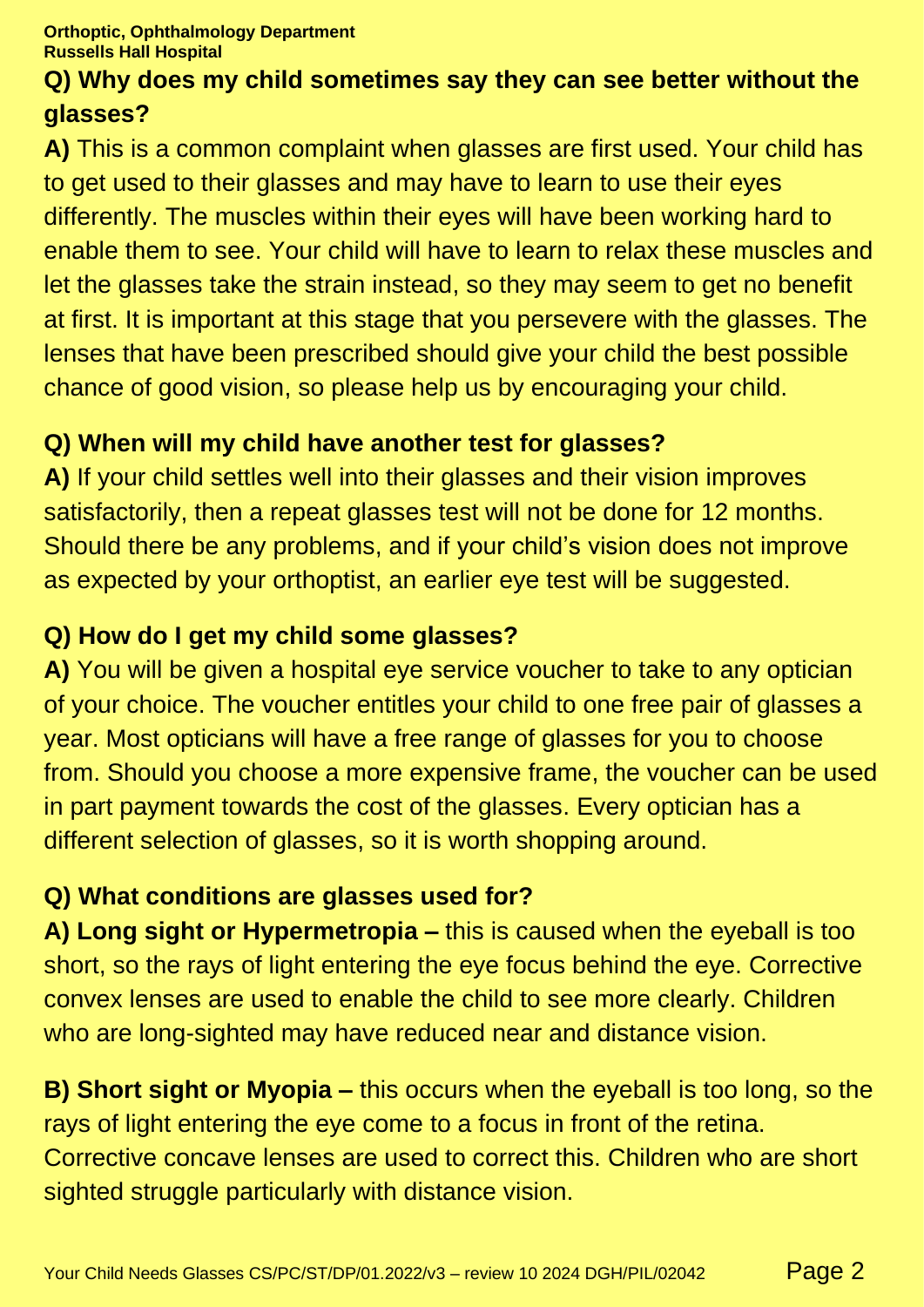**Orthoptic, Ophthalmology Department Russells Hall Hospital**

**C) Astigmatism –** this is caused when the front of the eye is not round like a football, but shaped more like a rugby ball. This means that some of the rays of light entering the eye will be focused correctly, and some will be out of focus. Corrective cylindrical lenses are used to enable your child to see clearly. Children with astigmatism have reduced vision for all distances.

**D) Anisemetropia –** this occurs when one eye needs a much stronger lens then the other eye. The eye needing the stronger lens often has poorer vision, and this needs to be carefully monitored by the orthoptist so that should any other treatment be necessary, this can be started promptly**.**

# **Q) What happens if my child loses or breaks their glasses?**

**A)** If the glasses are less than 12 months old, the optician who gave you the glasses is responsible for repairing or replacing them. Simply take the glasses back to the optician and they will sort the problem without needing a form from the hospital. If the glasses are more than 12 months old, please contact the Orthoptic Department in the hospital.

The NHS does **not** normally provide a second or spare pair of glasses, but you may buy another pair if needed. If your child requires a strong prescription and thick lenses that require thinning, this must be at your own cost.

Should your child break their glasses when they are due to attend for an appointment, please call the department and ask for advice. It may be better to reschedule the appointment.

During the time your child is a patient at the hospital, they should not have their vision tested by an outside optician. If you are sent a reminder for an eye test at the opticians, please contact them and inform them that your child is under the hospital eye service.

**Note:** the information in this booklet is provided for information only. The information found is **not** a substitute for professional medical advice or care by a qualified doctor or other health care professional. **Always** check with your orthoptist if you have any concerns about your condition or treatment. This is only indicative and general information for the procedure.

Your Child Needs Glasses CS/PC/ST/DP/01.2022/v3 – review 10 2024 DGH/PIL/02042  $Page 3$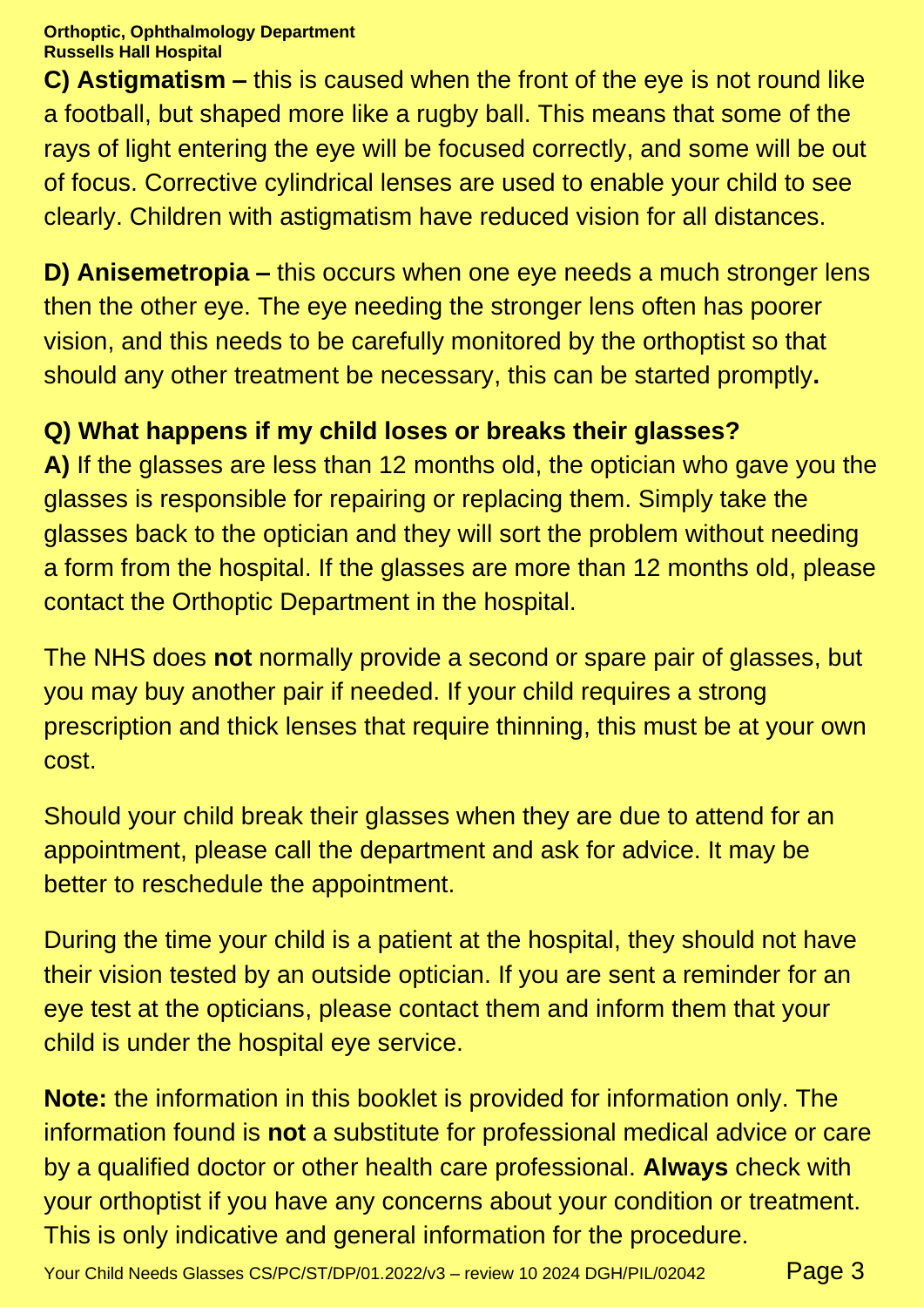**Orthoptic, Ophthalmology Department Russells Hall Hospital** Individual experiences may vary and all the points may not apply to all patients at all times. Please discuss your individual circumstances with your orthoptist.

The **Orthoptic Department** at Russells Hall Hospital: **01384 456111 ext. 3636** (8.30am to 4.30pm, Monday to Friday).

#### **Eye emergency, out of hours**

In case of an eye emergency after the closing hours of the Eye Clinic (including weekends and bank holidays), please contact the eye doctor on call by ringing the switchboard at:

#### **Birmingham and Midland Eye Centre on 0121 507 4440**

The doctor on call is usually based at the Eye Centre, City Hospital, Dudley Road, Birmingham. They may need to call you back, and if necessary, they will arrange for you to visit them.

We are always happy to answer any questions regarding your child's treatment, and if after reading this leaflet you still have concerns or questions, please call the department on **01384 456111 ext. 3636.**

# **Author: Pam Craven Highly specialist orthoptist**

**For further information visit:** [www.orthoptics.org.uk/patients-and-public/](https://www.orthoptics.org.uk/patients-and-public/)

#### **This leaflet can be downloaded or printed from:**

<http://dgft.nhs.uk/services-and-wards/ophthalmology/>